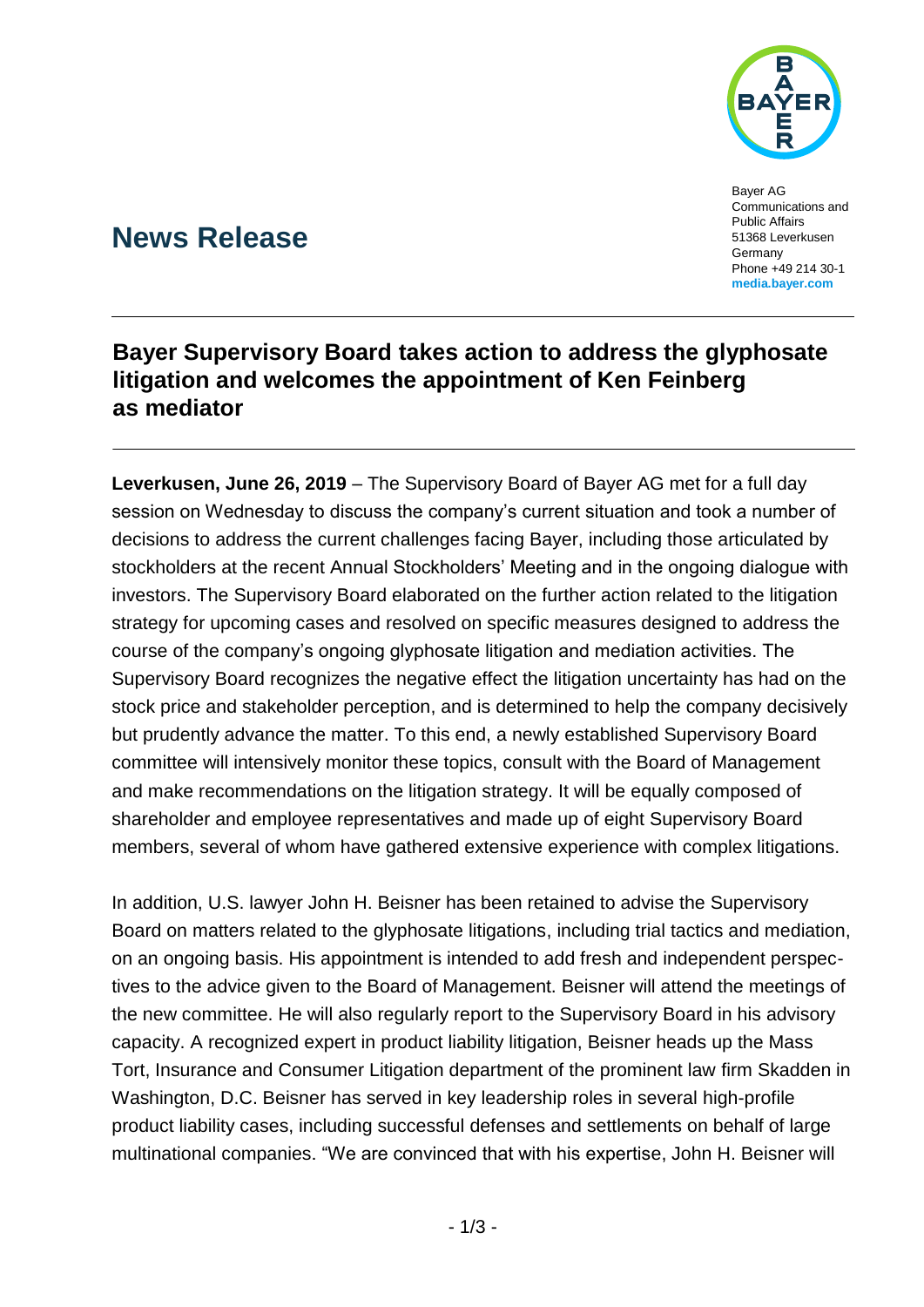provide very valuable and concrete advice on the ongoing litigation as well as the mediation," said Werner Wenning, Chairman of the Supervisory Board.

The Supervisory Board also dealt with the court-ordered mediation process in connection with the glyphosate litigation. In parallel to the continued litigation of further cases, Bayer looks forward to constructively engaging in the mediation process. Both the Board of Management and Supervisory Board welcome the appointment of Ken Feinberg as mediator. "Ken Feinberg has an excellent reputation and an outstanding track record as mediator in some of the most complex settlements in recent years. Working with him will ensure a professional and thoughtful approach in the upcoming discussions," Wenning said.

The company is also making good progress with its plan to further strengthen Supervisory Board expertise in particular with regards to food and agriculture. "We are in discussions with excellent and high-profile candidates," Wenning said, while also stressing that the Supervisory Board is currently well positioned to address the challenges facing Bayer thanks to the comprehensive expertise of its members.

Furthermore, the Supervisory Board welcomed the recently communicated measures aimed at further strengthening the company's transparency and sustainability efforts. "Bayer holds particular responsibility as the world's leading life sciences company – and we welcome the steps management is taking in setting new standards. We are convinced that these measures and our decisions taken today will contribute toward restoring the confidence of our owners and stakeholders in Bayer's great contributions to solving some of the biggest challenges of society," said Wenning.

### **About Bayer**

Bayer is a global enterprise with core competencies in the life science fields of health care and nutrition. Its products and services are designed to benefit people by supporting efforts to overcome the major challenges presented by a growing and aging global population. At the same time, the Group aims to increase its earning power and create value through innovation and growth. Bayer is committed to the principles of sustainable development, and the Bayer brand stands for trust, reliability and quality throughout the world. In fiscal 2018, the Group employed around 117,000 people and had sales of 39.6